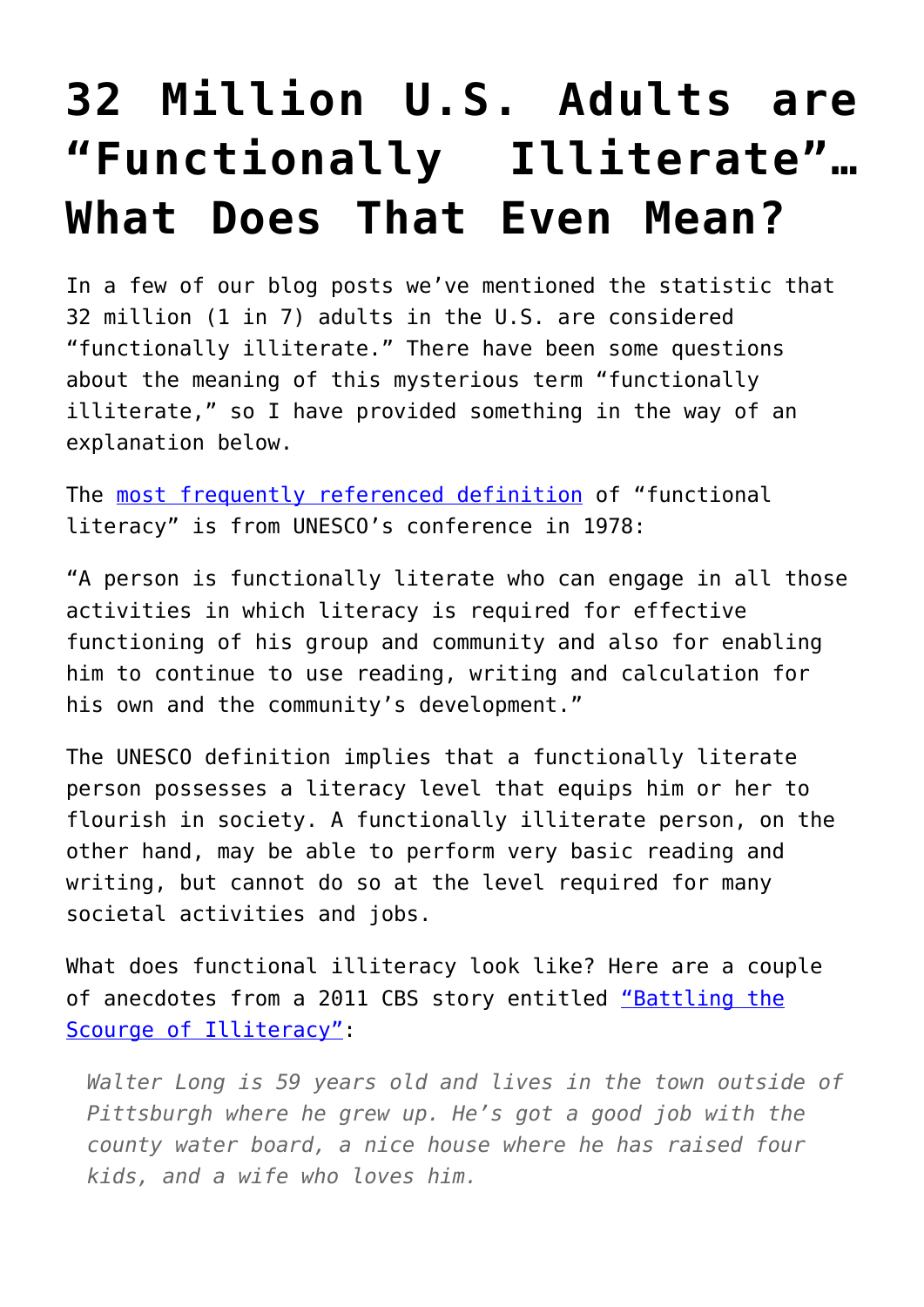*And for years, Walter Long also had a secret: He could not read.* 

*He faked it well, until one night when he was reading – or pretending to read – a story to his four-year-old daughter, Joanna.*

*"My daughter looked up at me and said, 'That's not the way mom read it to me,'" Long recalls with emotion. "It's still hard to say to a four-year-old, that you can't read.*

*Lavonne McKinstry drives a school bus for the greater Pittsburgh school system. Ten years ago she would not have had the job because she couldn't read well enough to pass the driving test. Like Long, she hid her lack of reading skills from everyone – even her daughters.* 

*"I was embarrassed, I was ashamed," McKinstry says. "It hurt."*

Last year, a [CNN article](http://www.cnn.com/2014/01/07/us/ncaa-athletes-reading-scores/) also pointed out that there are many college athletes are functionally illiterate. Indeed, it's been estimated that 19% of high school graduates fall into that category.

A [piece](http://www.wisegeek.com/what-is-functional-illiteracy.htm) from wiseGeek hints at the fact that America's knowledge-based economy has increased the need for functional literacy:

*"The level of illiteracy required for functional illiteracy varies from culture to culture. A person living in a rural, agrarian community in the developing world may be able to accomplish most daily tasks without advanced [reading skills.](http://www.wisegeek.com/how-can-i-improve-my-reading-skills.htm) Someone who lives in an urban environment with a strong reliance on technology must have a much higher [literacy](http://www.wisegeek.com/what-is-literacy.htm) level to complete even simple tasks.*